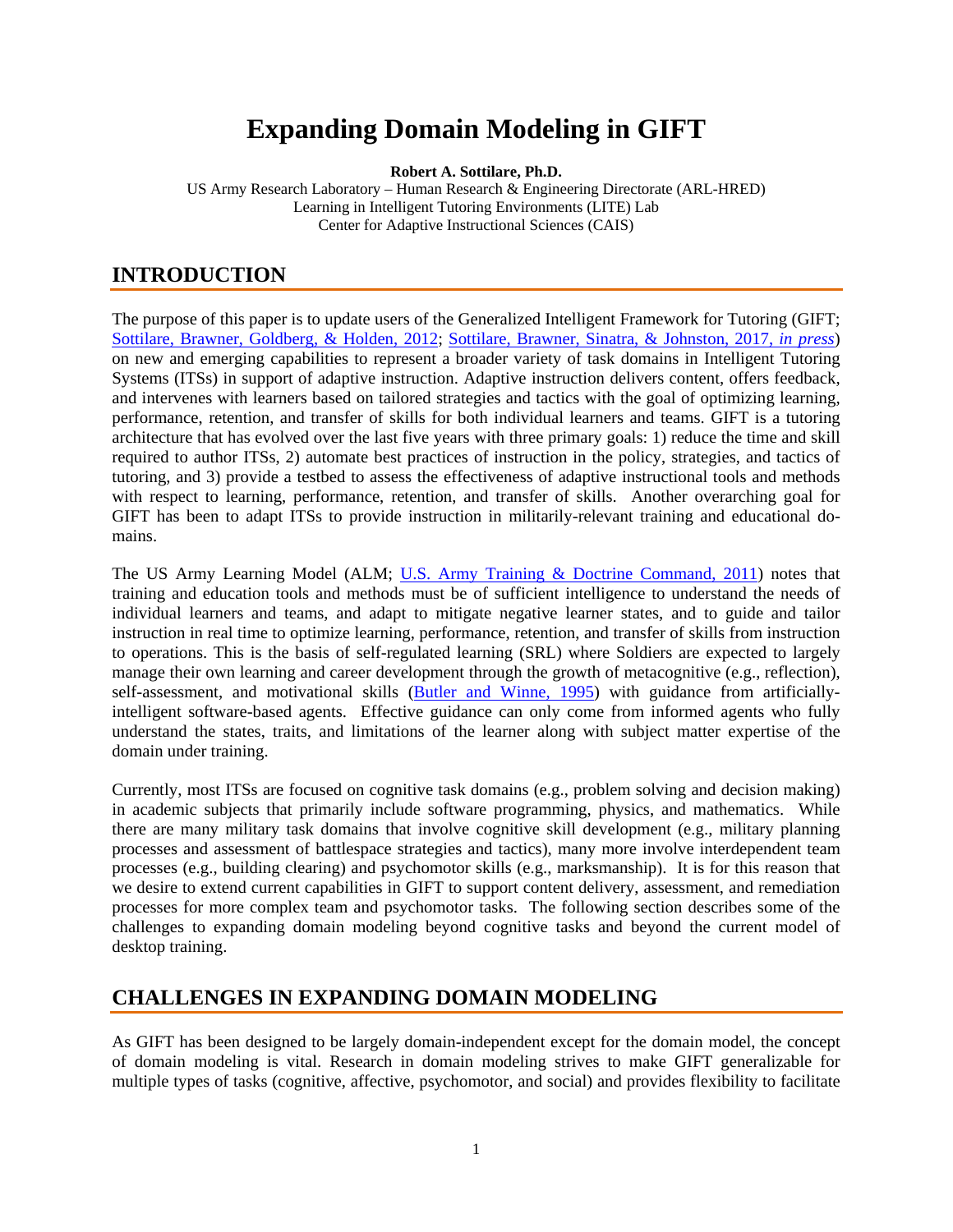the reuse of content and structure. In [2015, Sottilare, Sinatra, Boyce, &](#page-5-1) Graesser documented domain modeling goals/challenges and approaches. Goals/challenges follow:

- Understand and model the characteristics, similarities, and differences of military training domains (cognitive, affective, psychomotor, social, and hybrid) with respect to their associated knowledge representations to support more efficient and effective authoring, instruction, and evaluation of adaptive training tools and methods
- Understand and model the dimensions (definition, complexity, and dynamics) of training domain representations to extend the capabilities of traditional ITSs; thereby, supporting challenging, militarily-relevant training domains

Below are research approaches to modeling domain content and dimensions:

- Examine the efforts required to author domains of varying complexity, definition, and physical dynamics and identify methods
- Define methods to measure task domain complexity to allow comparative evaluation of different authoring systems and capabilities
- Examine domains for ill-defined and well-defined tasks to understand differences and support authoring processes for both
- Examine the composition of militarily-relevant training and education domains across the spectrum of cognitive, affective, psychomotor, and social tasks to understand requirements for authoring
- Discover/examine methods to match the nature of military tasks in training/educational environments and operational environments to optimize transfer of skills, and evaluate methods to determine the return on investment (ROI) for high levels of compatibility
- Discover methods to accurately assess learning and domain task performance in real-time
- Discover methods to promote optimal learning, performance, retention and transfer (on-the-job performance) across domains
- Discover tools and methods to support individual and team training (e.g., small unit and collective training) and education (e.g., collaborative learning and problem-solving) experiences

If we examine the complexity of tasks, we can see tasks that are trained exactly as they are executed in the operational environment. These tasks are the most dynamic and have the greatest chance to transfer skills from training to operations. Tasks where there is less of a match between training actions and operational actions have a lower opportunity for transfer, but are also less complex and therefore less expensive to build. Before we begin examining new and emerging domains, it is useful to the following hierarchy helps define complexity based on task dynamics:

- static training (e.g., desktop training), lower complexity, lower transfer potential; more cognitive
- limited dynamic (e.g., adaptive marksmanship training), limited movement, moderate transfer potential, mix of cognitive and physical
- enhanced dynamic (multi-learner tasks in instrumented spaces), operational movement in a restricted space, moderate to high transfer potential, mix of cognitive and physical
- in-the wild (instrumented learners), operational movement in an unrestricted space, high transfer potential, high degree of physical dynamics

The following sections describe areas of new or emerging capabilities to support the goal of expanding GIFT to a wider variety of task domains.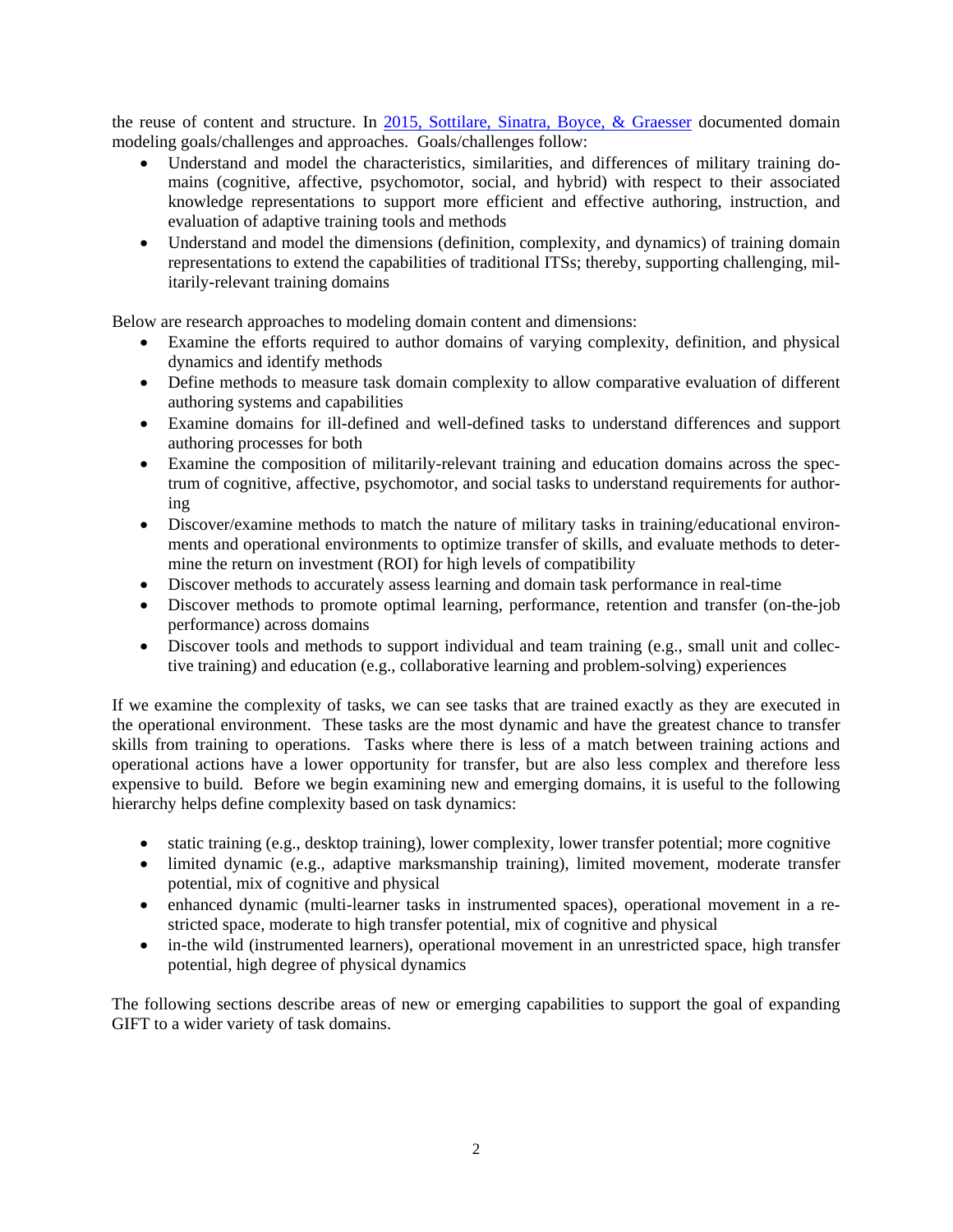### **TUTORING MARKSMANSHIP: A PSYCHOMOTOR TASK DOMAIN**

The most mature psychomotor domain in terms of research and development of a working prototype is marksmanship. GIFT now has a coordinated set of sensors that identify behaviors that are critical to successful marksmanship. The prototype has now been integrated with PEO STRI's Engagement Skills Trainer to demonstrate interaction of the learner with stationary targets, assessment of the learner's performance, and remediation of any detected errors by the tutor as shown in Figure 1.



**Figure 1. Interaction between learner, markmanship environment, and the ITS.**

#### **TUTORING MEDICAL TRIAGE AND HEMORRHAGE CONTROL**

The adaptive instruction provided by Intelligent Tutoring Systems (ITSs) tailors direction, support, and feedback to enhance/maintain the learning needs (e.g., lack of knowledge or skill) of each individual. As noted earlier, ITSs are generally developed to support desktop instructional applications involving cognitive problem solving and decision-making tasks. Recently, GIFT has been used to provide tailored training military tasks using desktop applications (e.g., Virtual Battlespace and Virtual Medic). The degree of transfer of skills from training to operations is limited since training is more focused on the process and much less on the interaction between the learner and the virtual patient. For this reason, the military establishment requires adaptive instruction to extend beyond the desktop to be compatible with the physical nature of many tasks encountered.

In 2016, [Sottilare, Hackett, Pike & Laviola](#page-5-1) examined how commercial sensor technologies might be adapted to work with GIFT and support tailored computer-guided instruction in the psychomotor domain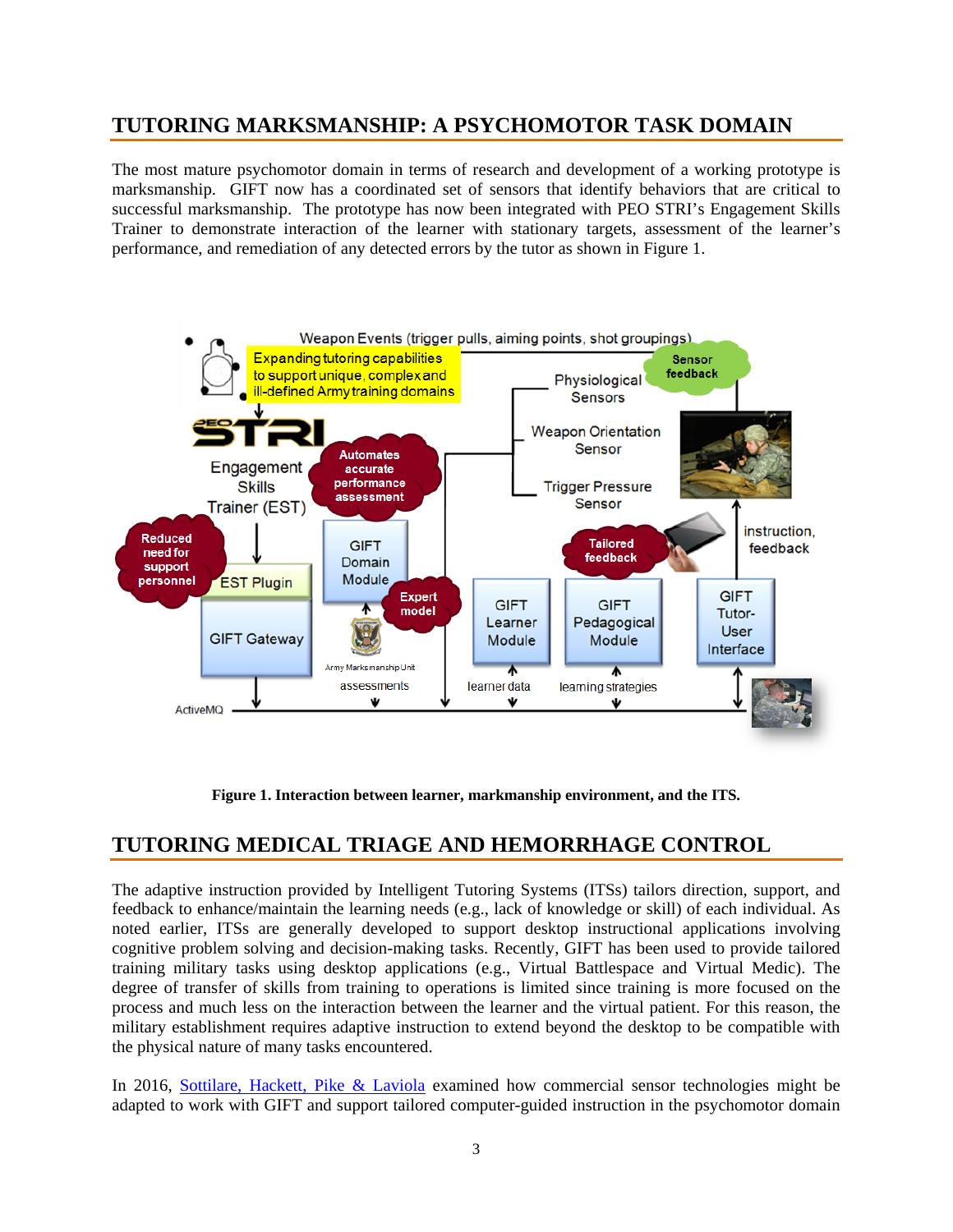for a military medical training task, specifically hemorrhage control. Toward this goal, they evaluated the usability and system features of commercial smart glasses and pressure-sensing technologies. Smart glasses were selected as the focus of this study over handheld mobile devices in order to promote a handsfree experience during the training of hemorrhage-control tasks on a mannequin. Pressure sensors were selected to provide direct measures of effectiveness during the application of tourniquets and pressure bandages in controlling blood flow. Their findings demonstrated the feasibility of using commercial technology to train hemorrhage control. Smart glasses could provide visual effects (e.g., wounds and bleeding) while pressure sensors could be directly integrated into tourniquets and bandages to relay data about wound pressure. A next step is to build a prototype and begin testing limitations (e.g., distance between pressure sensors and computational platforms (e.g., computers or smartphones)).

## **TUTORING SPORTS: PSYCHOMOTOR TASKS AND BREATHING**

This year (2017) [Kim, Dancy, Goldberg, & Sottilare](#page-5-2) asked the question: does tactical breathing during a psychomotor task influence skill development while under adaptive instruction? Tactical breathing is a is a specific breath-control technique used by individuals to perform a precision action required psychomotor task in a stressful environment [\(Neumann & Thomas, 2009;](#page-5-3) [Neumann & Thomas, 2011\)](#page-5-4). The focus of this research is to examine the the relationship between cognitive (e.g., attentional resources) and physiological (e.g., breathing) factors during the execution a psychomotor task (i.e., golf putting). It is not well understood that how the corresponding mechanisms of attentional control interact with the physiological factors as the learner progresses to the learning stage. If attentional capacity changes over time during the learning stage, an adaptive instructional system such as a GIFT-based tutor could provide tailored feedback to the learner to refocus their attentional resources. Next steps in this effort are to experimentally examine the relationship between attentional resources and a broader set of physiological factors in a stressful task environment.

#### **TUTORING IN THE WILD: AUGMENTED REALITY ENVIRONMENTS**

Intelligent Tutoring Systems (ITSs) have been shown to be effective in training tools for a variety of military tasks. However, these systems are often limited to controlled laboratory settings in which they exercising cognitive skills (e.g., decision-making and problem solving) at on desktop or laptop computers. These tools may potentially limit the learning and retention of military members who are training to master physical tasks or tasks with physical aspects (e.g., psychomotor tasks). Augmented reality, mostly real with virtual effects, presents the possibility of combining intelligent tutoring with hands-on applications in realistic physical environments. [Sottilare & LaViola \(2015\)](#page-5-5) and [LaViola, et al \(2015\)](#page-5-6) began to examine the use of an augment-reality based adaptive tutoring system for instruction in the wild, locations where no formal training infrastructure is present. One of their goals was to identify the challenges of transitioning from desktop tutoring to the wild. Another was to examine low cost commercial smartglasses to understand their benefits and limitations. Virtual humans and virtual objects were placed in various locations within the lab. They found it was feasible to employ AR as a tutoring tool in a restricted laboratory environment in order to control lighting/contrast, the persistence of the environment, and power consumption. Vargas (2017, *in press*) began to examine how to author (create and place) virtual humans and objects in AR environments. Next steps are to evaluate what it will take to make the system portable for use in a variety of lighting conditions.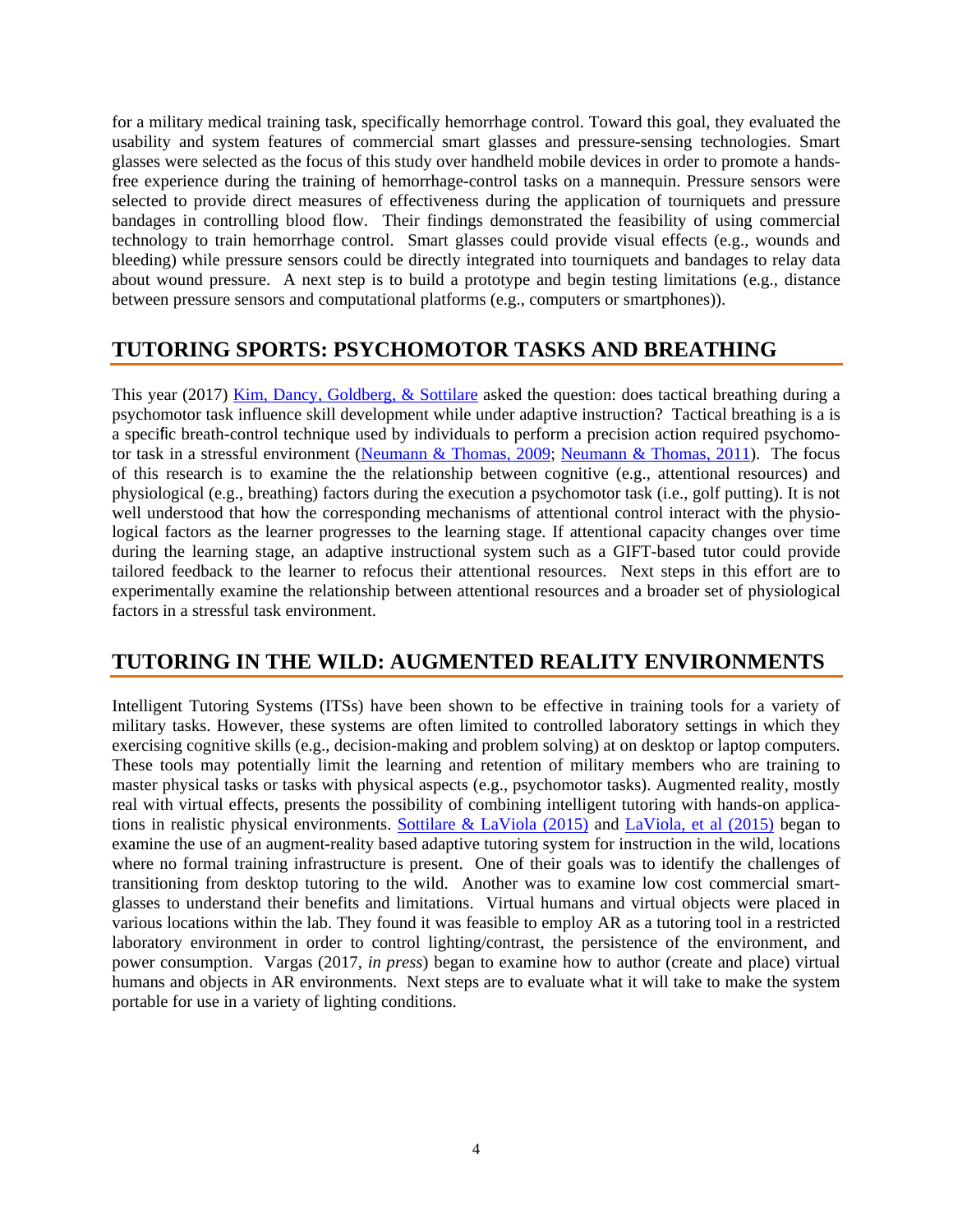## **TUTORING TEAM TASKS: TEAMWORK AND TASKWORK**

Currently, there are no tools or methods available in the public baseline for modeling or tutoring teams in GIFT. However, there are research initiatives focused on team modeling, and identification of teamwork and taskwork processes. The major goals/challenges for modeling teams of learners are similar to those for individual learners. In 2015, [Goodwin et al](#page-5-0) documented team modeling goals/challenges and approaches. Identified goals/challenges follow:

- Real-time acquisition of team behavioral measures for application in machine learning classifiers
- Real-time classification of collective taskwork and teamwork states to support adaptive instructional decisions in complex environments
- Classification of team competency using long term individual team member data (e.g., achievements, demographics, traits) stored in learning management systems and individual record stores
- Maintaining the accuracy of classification methods in environments with data issues (e.g., small samples, missing or ill-defined data) and within complex systems
- Support of team instruction in militarily-relevant team task domains (e.g., building clearing, collaborative problem solving)
- Lack of capability to handle and process large amounts of structured and unstructured team data (also referred to as big data)
- Lack of an easily accessible, persistent, cost-effective, and low-overhead training environment for teams of learners

Below are research approaches to acquiring team data and accurately classifying team states:

- Evaluate the performance of unobtrusive sensors in dependably acquiring team behavioral data
- Evaluate the performance (accuracy) of machine learning classifiers for various states related to teamwork and collective taskwork performance
- Examine and validate the accuracy of semantic analysis and other classification techniques in classifying/predicting domain competency of teams based on their collective experiences/achievements
- Examine reinforcement machine learning techniques to continuously improve instructional strategy and tactic selection for team training and educational experiences
- Examine machine learning techniques for working with small samples, missing data or inaccurate data for teams of learners
- Examine opportunities to link GIFT Cloud with external individual training simulations and serious games to provide an easily accessible, persistent, cost-effective, low-overhead training environment for adaptive team instruction

One way of extending domain-independence to the modeling of teams is to separate domain-independent teamwork behaviors from task-specific, domain-dependent behaviors. Salas (2015) distinguishes teamwork, interactions between team members, from taskwork, behaviors demonstrated in executing the task. An examination of teamwork activities (e.g., coaching or conflict management) via a meta-analysis of the team training and performance literature led to the identification of several behavior markers for high performing teams (Sottilare, et al, 2017, *in review*). Next steps are to seek methods to unobtrusively acquire these behavioral markers in order to identify team states and subsequently assign the ITS to manage them.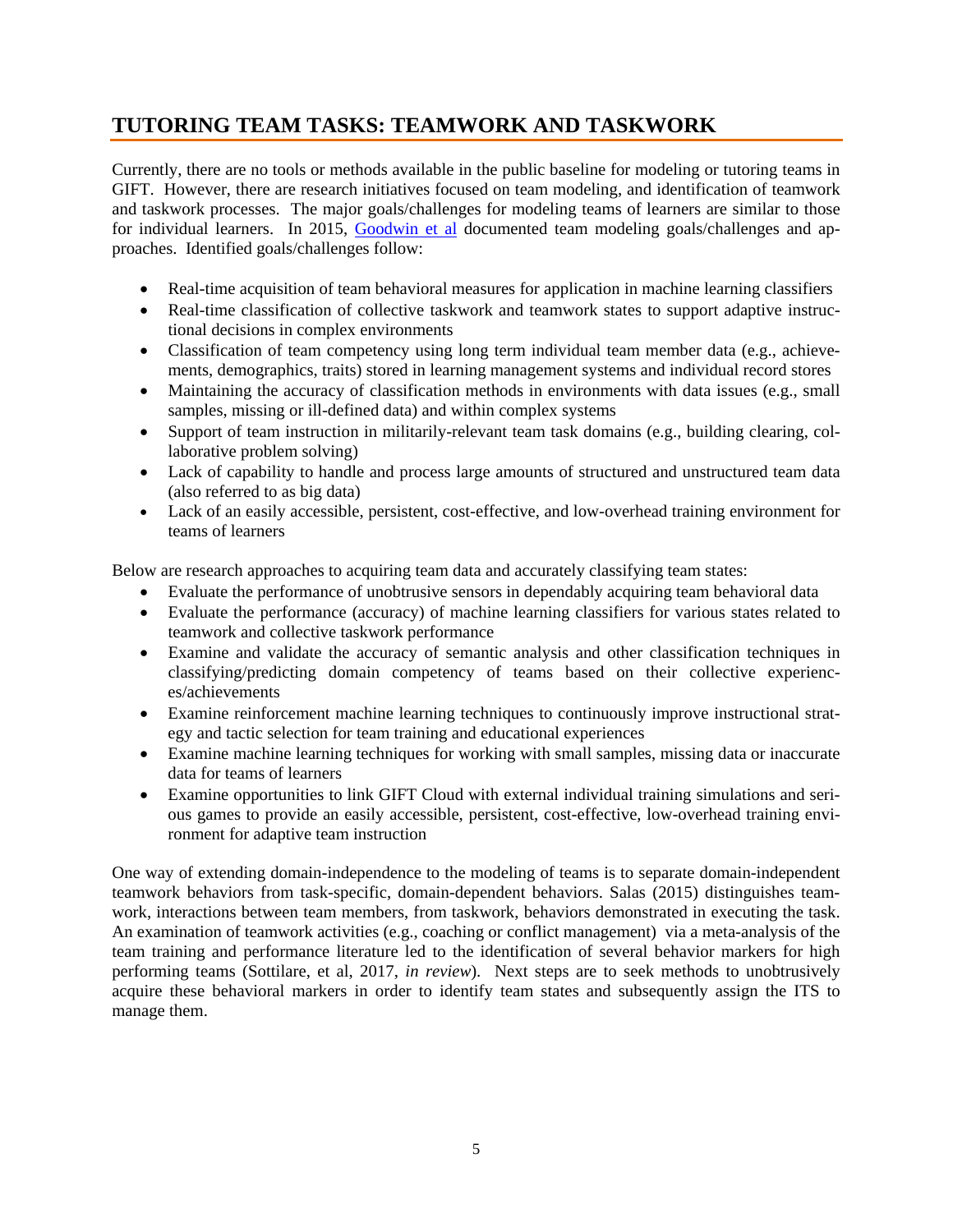#### **ACKNOWLEDGMENTS**

The research described herein has been sponsored by the U.S. Army Research Laboratory. Statements and opinions expressed in this paper do not necessarily reflect the position or the policy of the United States Government, and no official endorsement should be inferred.

#### **REFERENCES**

- <span id="page-5-0"></span>Butler, D. L., & Winne, P. H. (1995). Feedback and self-regulated learning: A theoretical synthesis. *Review of educational research, 65*(3), 245-281.
- Goodwin, G., Johnston, J., Sottilare, R., Brawner, K., Sinatra, A., & Graesser, A. (2015). Individual learner and team modeling for adaptive training and education in support of the US Army Learning Model: Research Outline (No. ARL-SR-0336). ARMY RESEARCH LAB ABERDEEN PROVING GROUND MD HUMAN RESEARCH AND ENGINEERING DIRECTORATE.
- <span id="page-5-2"></span>Kim, J., Dancy, C., Goldberg, B., & Sottilare, R. (2017; *in press*). A Cognitive Modeling Approach - Does Tactical Breathing in a Psychomotor Task Influence Skill Development during Adaptive Instruction? In *Foundations of Augmented Cognition* (pp. xx-xx). Springer International Publishing.
- <span id="page-5-6"></span>LaViola, J., Sottilare, R., Garrity, P., Williamson, B., Brooks, C., and Veazanchin, S. (2015). Using Augmented Reality to Tutor Military Tasks in the Wild. In Proceedings of the *Interservice/Industry Training Simulation & Education Conference*, Orlando, Florida, December 2015.
- <span id="page-5-3"></span>Neumann, D.L. & Thomas, P.R. (2009). The relationship between skill level and patterns in cardiac and respiratory activity during golf putting. Int. J. Psychophysiol. 72(3), 276–282.
- <span id="page-5-4"></span>Neumann, D.L. & Thomas, P.R. (2011). Cardiac and respiratory activity and golf putting performance under attentional focus instructions. Psychol. Sport Exerc. 12(4), 451–459.
- <span id="page-5-5"></span>Salas, E. (2015). Team Training Essentials: A research-based guide. Routledge Publishing. New York & London.
- Sottilare, R. and LaViola, J. (2015). Extending Intelligent Tutoring Beyond the Desktop to the Psychomotor Domain: A survey of smart glass technologies. In Proceedings of the *Interservice/Industry Training Simulation & Education Conference*, Orlando, Florida, December 2015.
- Sottilare, R.A., Brawner, K.W., Goldberg, B.S. & Holden, H.K. (2012). The Generalized Intelligent Framework for Tutoring (GIFT). Concept paper released as part of GIFT software documentation. Orlando, FL: U.S. Army Research Laboratory – Human Research & Engineering Directorate (ARL-HRED). Retrieved from: [https://gifttutoring.org/attachments/152/GIFTDescription\\_0.pdf](https://gifttutoring.org/attachments/152/GIFTDescription_0.pdf)
- <span id="page-5-1"></span>Sottilare, R., Hackett, M., Pike, W., and LaViola, J. (2016). Adaptive Instruction for Medical Training in the Psychomotor Domain. In J. Cohn, D. Fitzhugh, and H. Freeman (Eds.) Special Issue: Modeling and Simulation Technologies to Enhance and Optimize the DoD's Medical Readiness and Response Capabilities of the *Journal for Defense Modeling & Simulation (JDMS).*
- Sottilare, R., Brawner, K., Sinatra, A., & Johnston, J. (2017, *in press*). An Updated Concept for a Generalized Intelligent Framework for Tutoring (GIFT). Orlando, FL: U.S. Army Research Laboratory – Human Research & Engineering Directorate (ARL-HRED).
- Sottilare, R., Sinatra, A., Boyce, M., & Graesser, A. (2015). Domain Modeling for Adaptive Training and Education in Support of the US Army Learning Model-Research Outline (No. ARL-SR-0325). ARMY RESEARCH LAB ABERDEEN PROVING GROUND MD HUMAN RESEARCH AND ENGINEERING DIRECTORATE.
- Sottilare, R.A., Burke, C.S., Salas, E., Sinatra, A.M., Johnston, J.H. & Gilbert, S.B. (2017, *in review*). Towards a Design Process for Adaptive Instruction of Teams: A Meta-Analysis. In R. Sottilare, A. Graesser, J. Lester & R. Baker (Eds.) Special Issue: Generalized Intelligent Framework for Tutoring (GIFT): Creating a stable